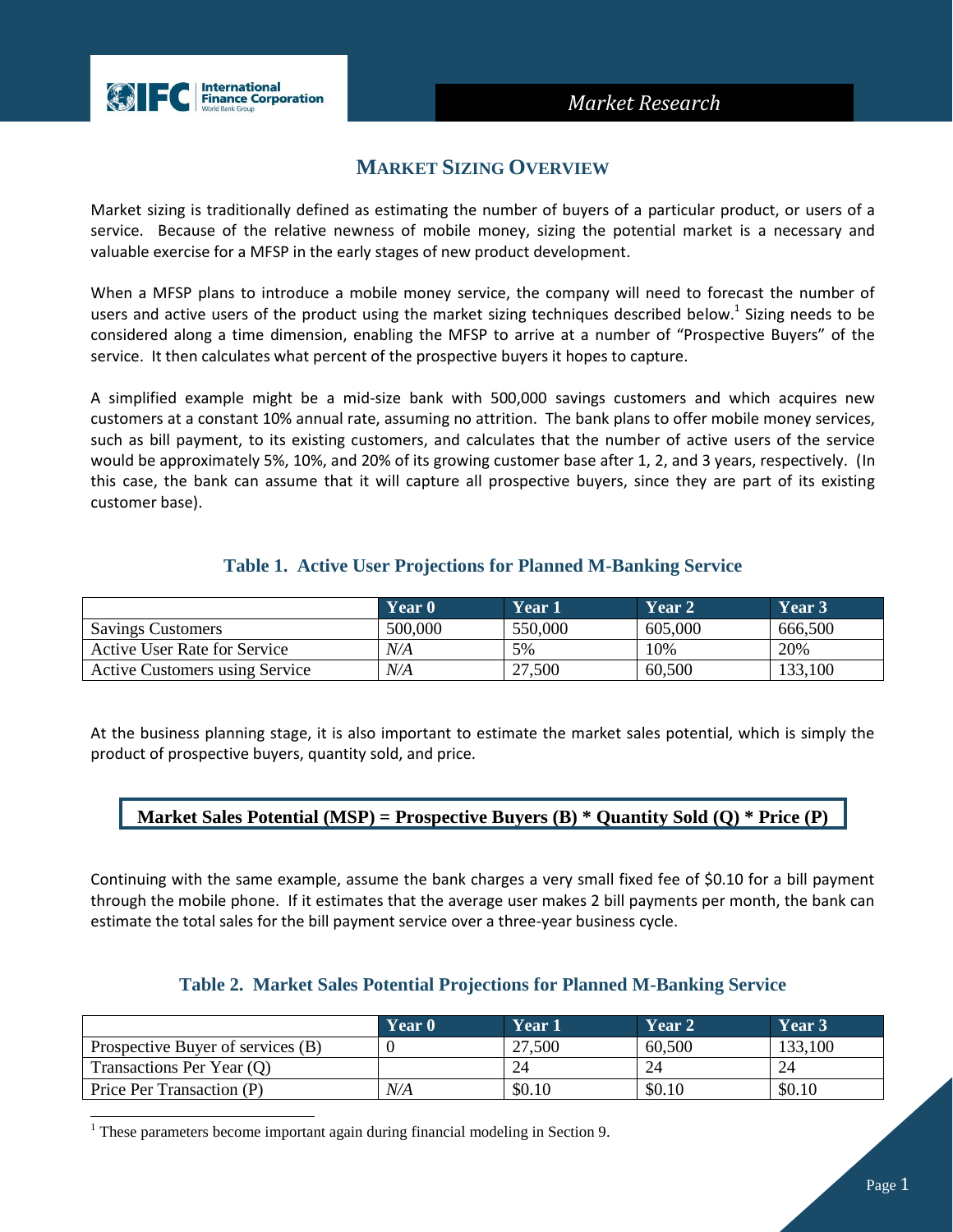| Market Sales Potential Per Year (MSP) | N/A | \$66,000 | 45,200<br>145 | \$319,400 |
|---------------------------------------|-----|----------|---------------|-----------|
| Total Sales Potential over 3 Years    |     |          |               | \$530,640 |

It should be noted that depending on the service being offered, the profit potential may not be based on direct revenue alone, because there may also be indirect benefits to the MFSP. For example, when a mobile network operator (MNO) offers a person-to-person money transfer service, it accrues benefits through decreased churn and higher adoption rates. These translate into reduced costs and increased revenues through the company's data and voice services. However, it is still a useful exercise to approximate total expected revenue – even in the overly simplified example above –because this evaluation provides a *directional* sense to the firm's managers whether they should pursue the project over alternative priorities.

In short, the main purpose of market sizing is used to inform business viability, specifically go/no-go decisions, as well as key marketing decisions, such as pricing of the service or marketing tactics to increase usage. It also provides a preliminary estimate of the level of operational and technological capabilities required to service the expected market. Depending on the total potential market, for example, the firm may need to consider upgrading call-center staff to respond to forecasted customer service inquiries.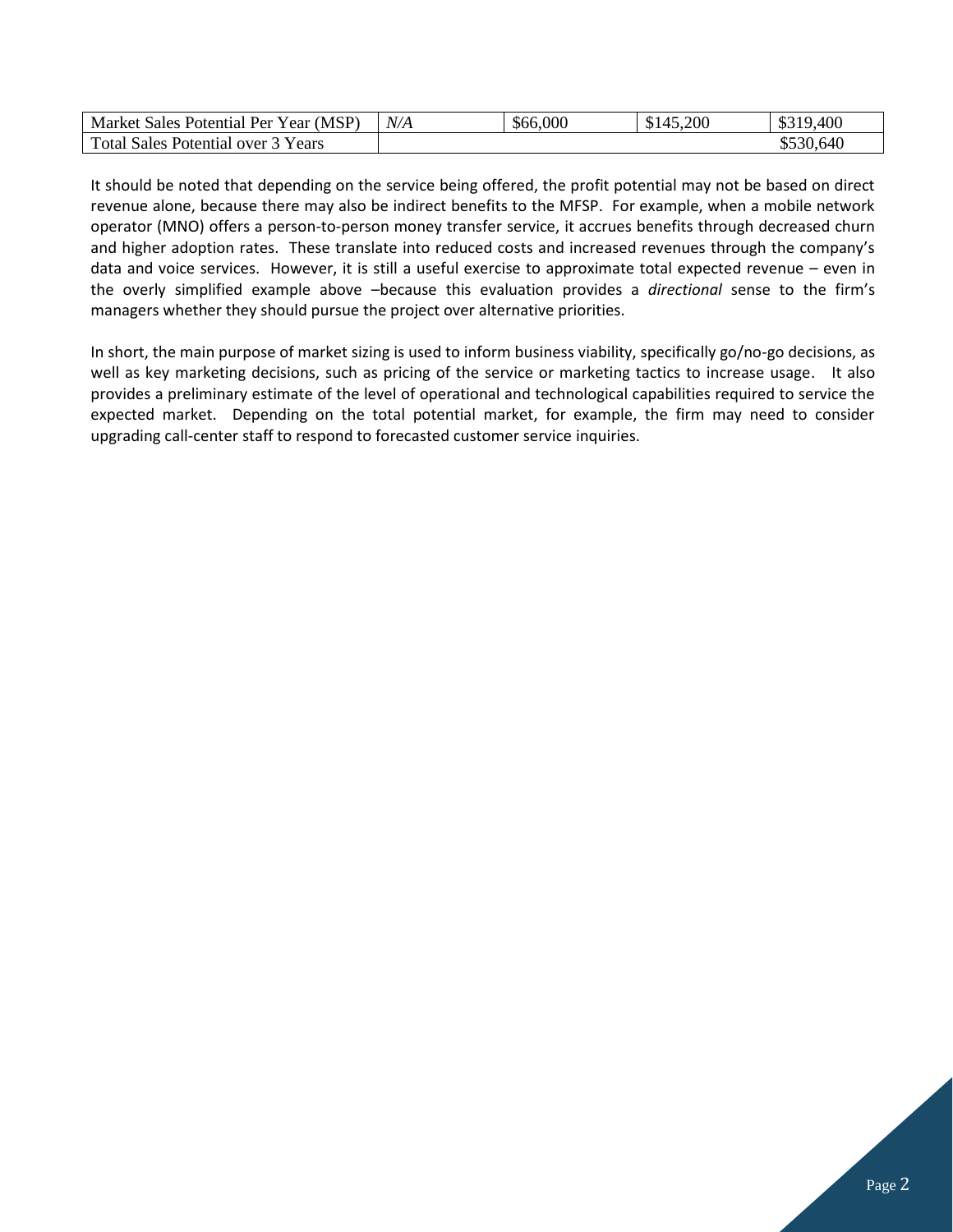# *Methods*

There are two main market sizing methods: bottom-up and top-down. Each method has unique benefits, although the top-down approach is more common in practice. Most firms will also find the top-down approach to be the simpler method in terms of mobile money services.

### **Bottom-Up Approach**

The bottom-up approach sizes a market using projections of individual clusters. A firm must first identify the customer segments it intends to reach, and then make estimates of their size and growth.

As an example, assume a MFSP is entering a new market to provide money transfer services. Through a combination of primary and secondary research, the company determines that there are two customer segments that are most likely to use the service: women over 40 years old in rural areas, and younger males between 25 and 39 years old who are high school educated and live in urban centers.

In this case, the company may be able to work with a microfinance or banking partner to craft a relatively accurate potential size of the market using the partner's customer database of socio-demographic data (address, age, type of business) and performance behavior (repeat borrowers, low delinquency) for the two segments. It can project growth rates and attrition based on historical data.

While relatively straightforward, this approach may not always be as accurate, especially in markets where detailed data is not readily available, because it is often difficult to size individual segments. If, for example, a constraint were that the two segments be literate, the firm may have difficulty obtaining a reliable estimate.

### **Top-Down Approach**

The top-down approach, also called the chain ratio method, involves defining a "universe" target market and applying various filters that continually reduces the figure to an estimation of the "net" market. Put another way, unlike to the bottom-up approach, the firm starts with an estimate of the overall market and then evaluates the (limited) successive proportions that it intends to reach.



Estimation of "Net" Market

#### **General Methodology Notes**

Filters used are typically based on and marketing criteria of the m-banking product in question (e.g., filter could be age of at least 20 years old).

Data filter proportions can be obtained either through secondary research (e.g., census, reports), if available, or through primary research, if performed.

Proportions must take into account the interrelationship between variables (e.g., those who are urban (filter A) may have a greater propensity to send a transfer (filter B).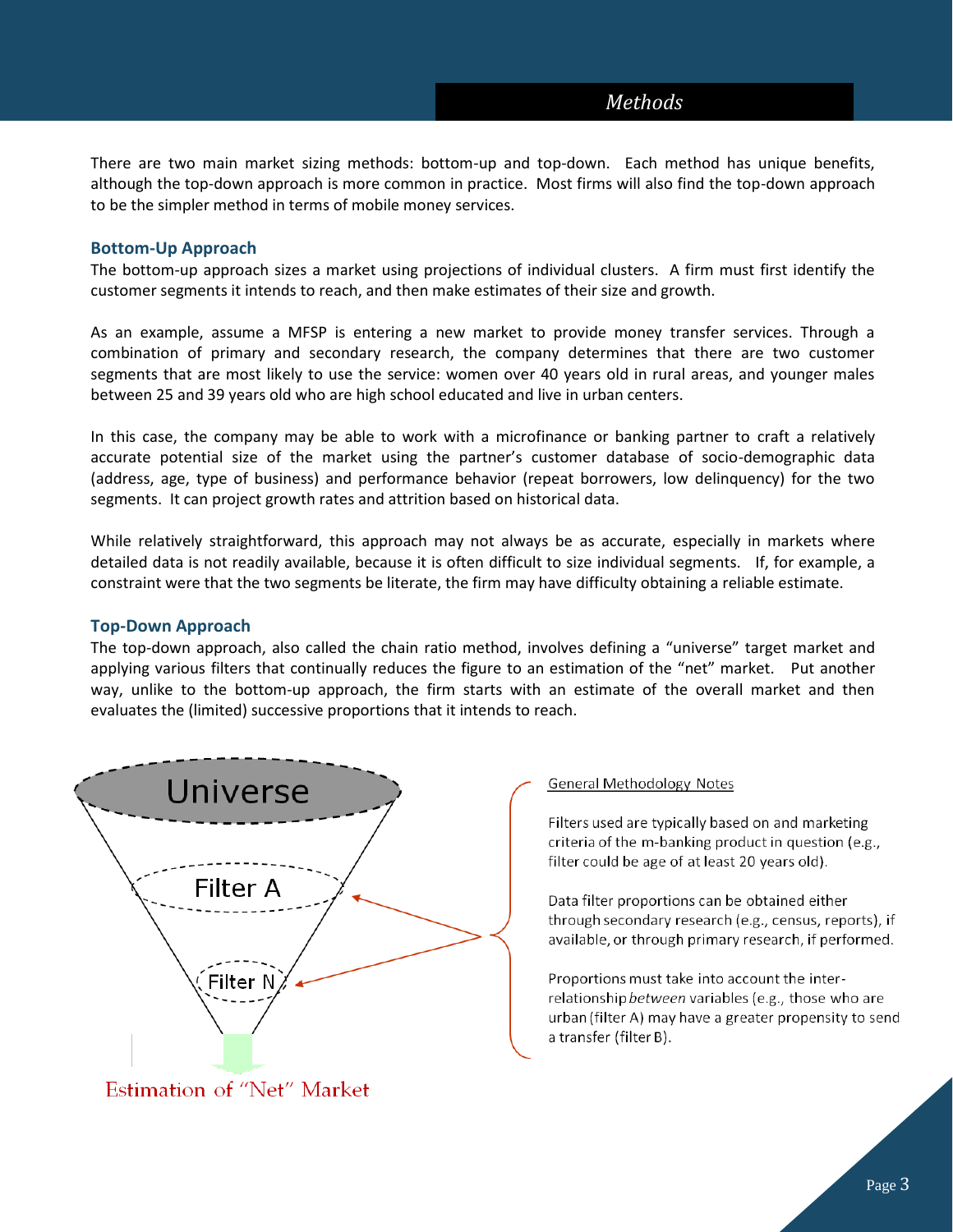For example, suppose a government plans to distribute social payments to rural farmers through mobile phones and wants to use the top-down approach to size the market. It first defines the universe as any adult in a rural area, and finds from its own government statistics that there are 20 million adults. Out of these, 20% are farmers. The transfer solution will only work for people who have mobile phones. Based on estimates provided by sales representatives of the MNOs, it is determined that this equates to 70% of rural adult farmers. Finally, based on phone interviews with rural farmers from a representative area, the MFSP further estimates that about 40% qualify for the government transfer program, which is based on crop revenues.

The market potential is simply the overall universe multiplied by these individual proportions, or:

## **20,000,000 adults \* 20% farmers \* 70% (mobile) \* 40% (qualify) = 1,120,000 market potential**

Naturally, it makes no difference in what order the proportions are calculated, as they will all be multiplied in the end. The decision is usually based on which data is more readily available. It may be easier, for example, to obtain the proportion of farmers who are rural adults than that of mobile phones in rural areas.

A more detailed scenario with comments is presented in the Case Example at the end of this section.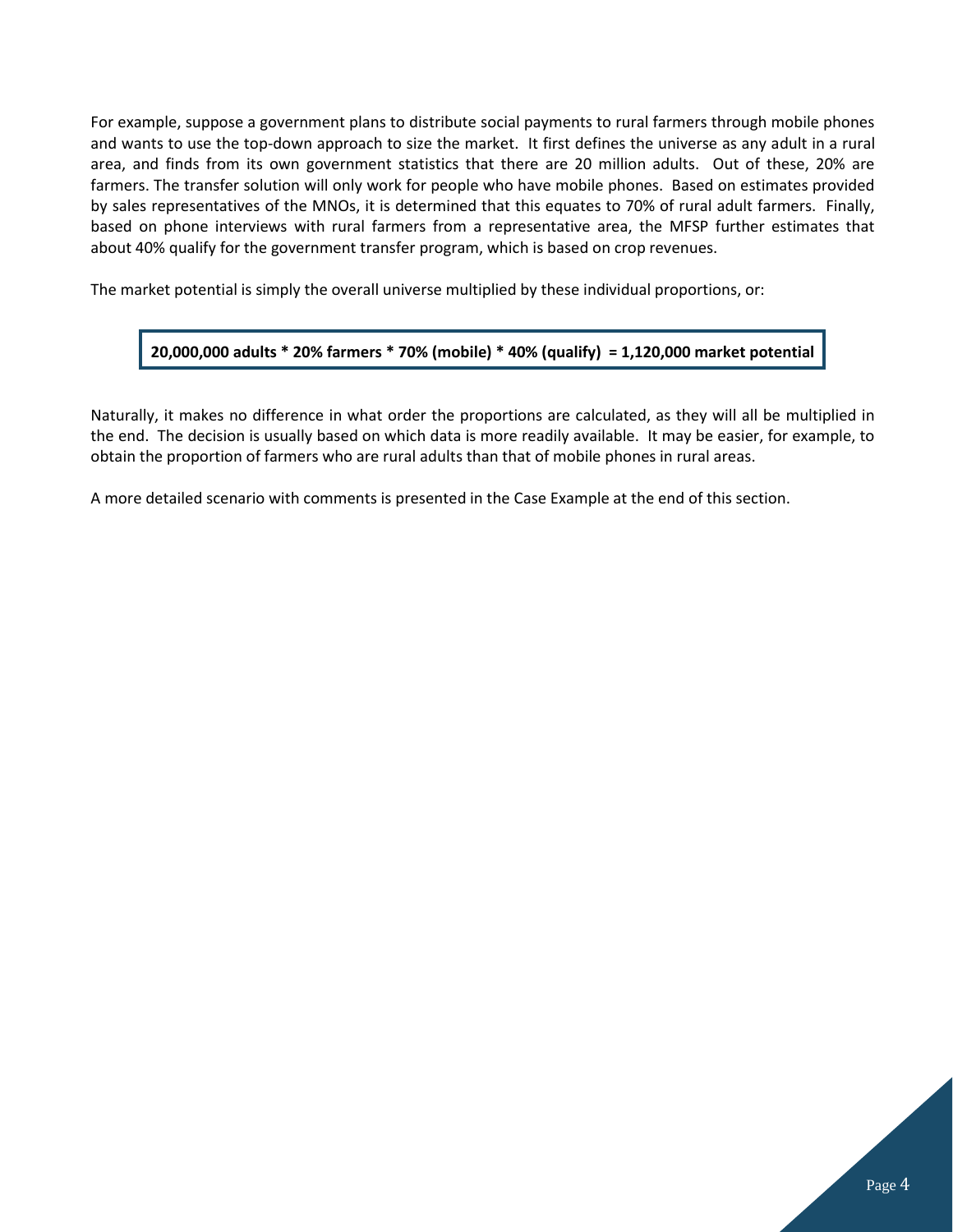Firms can draw on a number of sources to obtain data for market sizing. Four of the most common are:

**Statistics:** Data that is typically available publicly. This includes information from government statistics departments, central banks, and trade associations. For example, to size an unbanked market, a government might track the country's population as well as the number of people served by all formal and regulated financial institutions. Central banks usually publish average retail interest rates, number of savings accounts, international transfer volumes, and other useful information. Annual reports of local MNOs typically provides valuable data in terms of mobile phone penetration rate and customer projections.

**Data Mining**: Seeking information from the MFSP and its partners' customer bases is an often overlooked, but valuable, exercise to arrive at market size, especially since mobile money services often targets an existing based of mobile phone users and individuals with bank accounts. Due to Know-Your-Customer regulations, most, if not all, regulated financial institutions capture a wealth of data on consumers, including age, region, gender, education level, income level, and type of business. Those that offer loans capture additional information, such as disposable income, home ownership, and sources of income, necessary to make underwriting decisions. Combined with customer's performance data, a bank may even be able to estimate, the cash-in/cash-out needs for specific consumer segments over time.

**Competitive Intelligence:** Can be used to make market sizing or profit estimates more accurate. If a MNO publicly claims that mobile money has reduced churn by a certain percentage, or if its advertising outlines is pricing scheme, a MFSP can use set these values as initial estimates in its calculations. Competitive intelligence can be obtained through public sources, such as websites, annual reports, and conference presentations, or, increasingly, through third-party research firms that compile information. For example, FSD Kenya's analysis of M-Pesa is available for free download. Other research firms, such as Juniper Research, provide an analysis of mobile money businesses for a fee.

**Market Research**: Primary research that engages existing or prospective customers directly, should be used after the MFSP has performed some of the other data gathering techniques just described. Although such research is usually used in the product development phase to design a service that meets the needs of customers, it can also be used to refine market sizing projections. A MFSP may reduce its estimates if some market segments have unfavorable views of the proposed service in focus group interviews, or, as the case below demonstrates, to gauge money transfer frequency.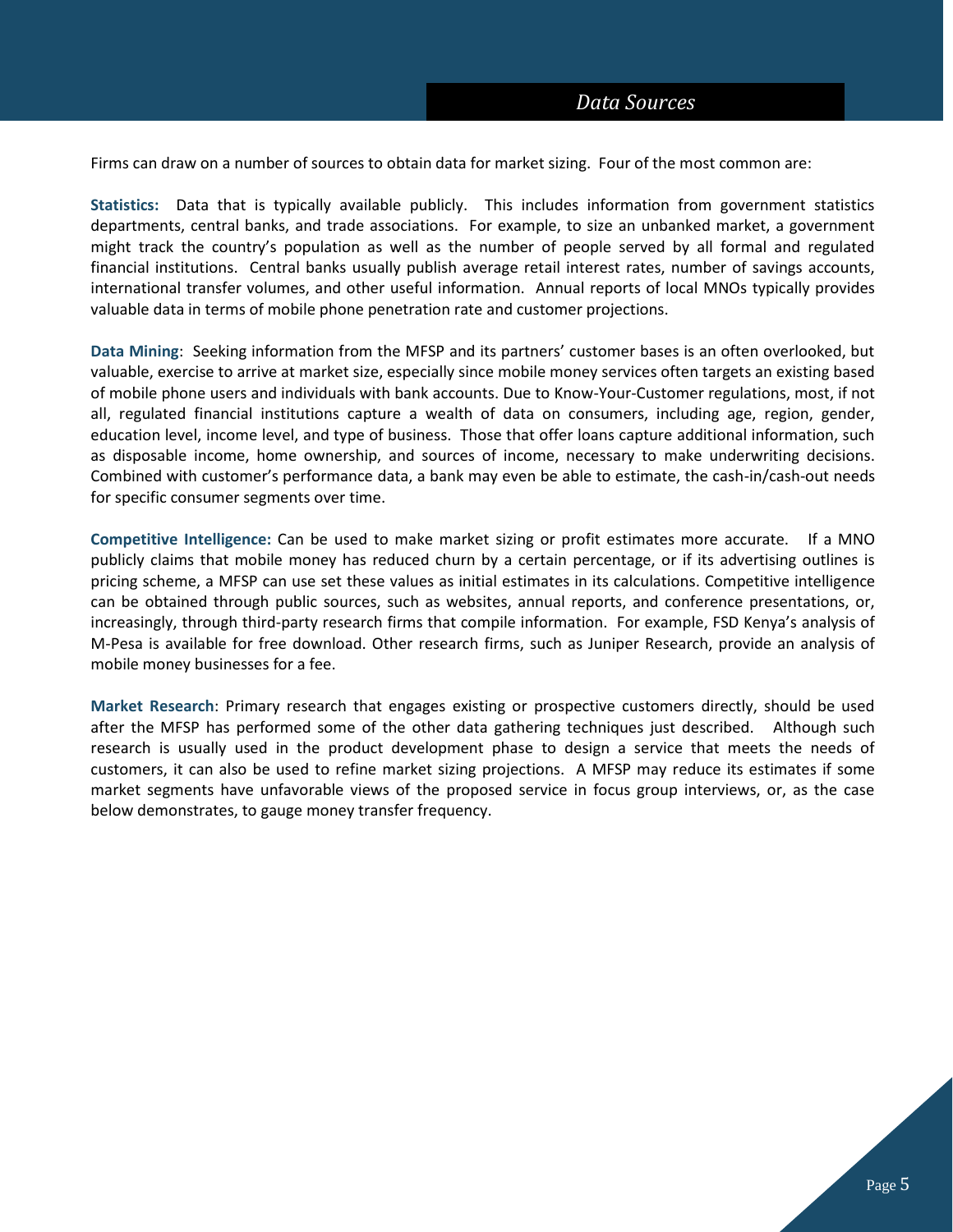Market sizing, particularly for mobile money where data is sparse, is an important but ultimately challenging exercise to conduct. MFSPs should be aware of three key realities in estimating market potential.

## **Uptake for Innovative Products is Difficult to Forecast**

In the majority of markets, mobile money is still be considered "new-to-world", since most potential users have no experience, and little or no exposure, to the concepts. Thus, unlike offering a new version of a phone, or offering a different type of existing product, it is difficult to gauge how customers will react and ultimately sign up for the service.

This "newness", of course, is rapidly changing; new mobile money deployments are being launched every month. MFSPs can thus approximate the market size by using available growth curves for similar services in the same market, or even comparable markets. For example, a mobile operator seeking to launch a "new" money transfer service for the Burundi market could project uptake and usage based on existing deployments by mobile operators in neighboring Kenya, Uganda, Tanzania, and Rwanda. However, these comparisons have to be complete enough to take all the macro-influencers in each region into consideration.<sup>2</sup>

### **Forecasting Usage is Difficult and Never Constant**

A more complex but no less relevant challenge is to define, and forecast, "usage". Because mobile money is a service, usage rates change over time, and patterns may or may not be frequent; an electricity bill payment may be every month, but a transfer to a family member may be more sporadic. The amount of the transfer may also vary considerably.

Current examples of mobile money services, such as WIZZIT in South Africa, G-Cash in the Philippines, and M-PESA in Kenya, also point to a sizeable differences in registered and active users of the service – with the latter often comprising just 20-25% of the registered user base. Since most, if not all, mobile money services are priced on a per transaction basis, registered customers who do not use the service yield no direct revenue to the firm while still incurring costs<sup>3</sup>.

### **Buyer Behavior Among the Unbanked is Hard to Predict**

A special note should be made for mobile money services that target the unbanked. Poor consumers have more volatile cash-flows and different financial needs than other potential customers. There is less available data on their buying behavior compared to higher-income segments, and in market research they may not express their opinions and preferences as strongly as others.

This does not mean that MFSPs should not attempt to forecast uptake among the poorer market segments. Rather, based on greater uncertainty, it would be wise to introduce a greater range in the final market size estimates.

l

 $2$  Refer to section 1 for a description of influences on mobile money businesses

 $3$  It should be noted that some firms, notably mobile operators, derive considerable indirect revenue from mobile financial services, such as decreased churn for their voice and data business line.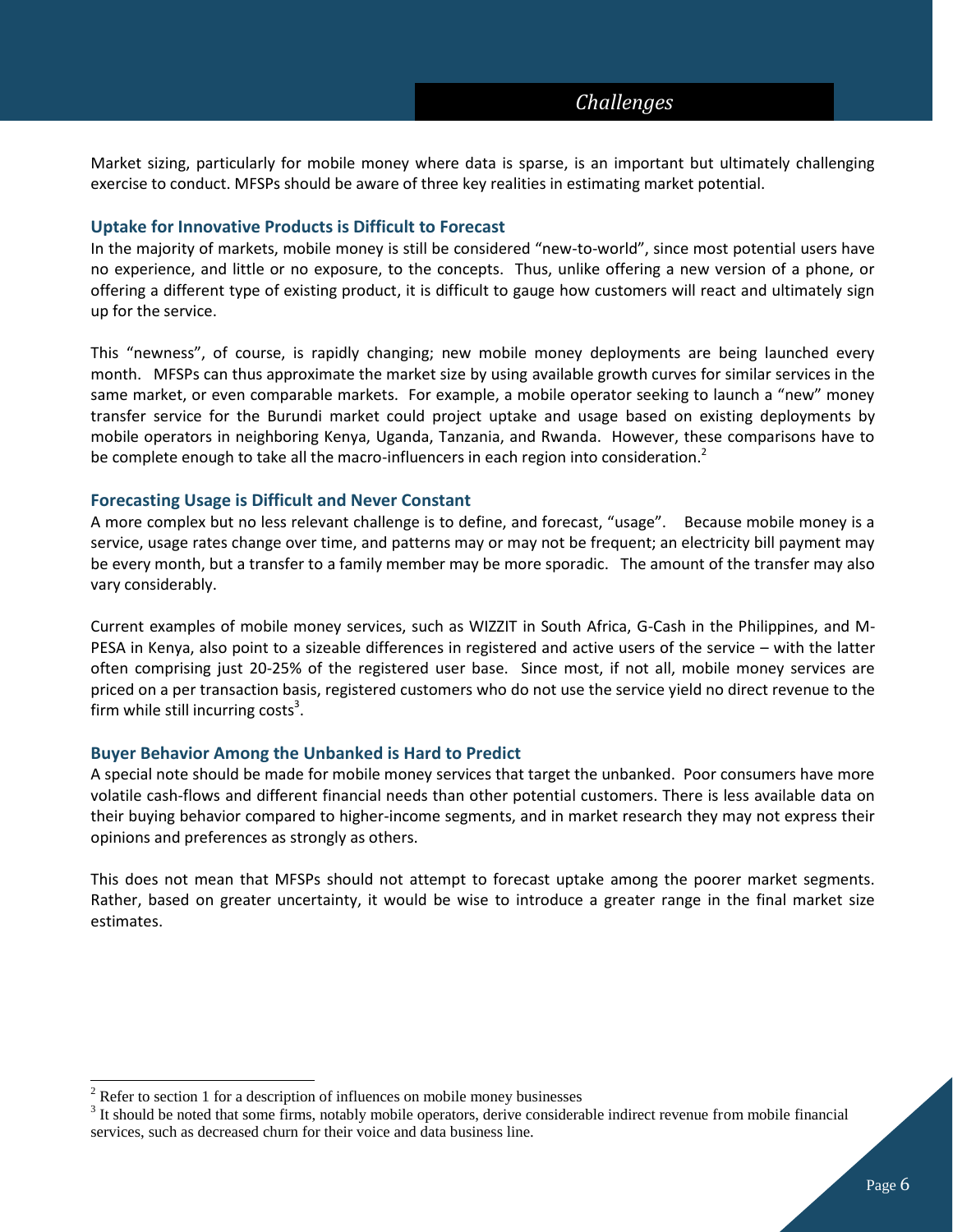### **1. Make sure to ask the right question to size the market as accurately as possible**

It appears simplistic, but the key to getting market sizing right is to ensure that the calculations are done with the right questions in mind. It is not enough for a bank to expect 10% of its customers will use mobile money or for MNO to expect to capture 20% of the high-income market.

The interested MFSP must first ask what service it plans to offer for each service is very different and will engender a different uptake pattern. If the MFSP is planning to introduce several services, it would be prudent to calculate the market sizes for each service separately, and ideally over several years.

### **2. Estimates are only as good as the quality of the information**

For some countries, there are reliable sources to estimate market segments by region, disposable income per segment, and percentage who access to mobile phone or financial services. As discussed above, existing firms can mine their own customer data to make further extrapolations, such as customer growth rate, usage rate for its existing services, and customer attrition.

Where data is not available, firms may need to conduct their own quantitative or qualitative market research. For example, most countries have little information on the domestic remittance market, which is a valuable input to develop mobile transfer services. MFSPs could quantify the size of key corridors and volume of transactions by conducting quantitative surveys. In other cases, the MFSP might use qualitative market research such as focus groups to gauge which mobile financial services customers react most positively to.

### **3. Willingness to purchase and competitor moves are highly subjective**

It is extremely difficult to quantify the extent to which customer prospects would be willing to purchase a mobile money service – and how much they would be willing to pay for it. If the mobile money service is truly new-to-world, traditional quantitative surveys may provide misleading data (usually biased upwards) on the size of the market. One mechanism to reduce the error is called "information acceleration", which involves exposing the market research participant to the service so as to help them make a more informed prediction if they would use the service or not. It should be noted that is not recommended to ask participants about their pricing preferences if they have no similar alternative to compare it to.

MFSPs must anticipate competitive forces and rival offers. In most markets, first-movers should expect similar services from competitors with little delay. Similarly, fast followers should expect the dominant firm to retaliate, usually with better pricing, stronger marketing, or wider distribution channels. This means that the market share the MFSP hopes to capture should account for competitor moves. While there is no formula to quantify the competitor effect, MFSPs must take into account, however subjectively, how rivals will affect their projected market share and revenue.

### **4. Offer ranges rather than point estimates.**

Estimating market size involves the multiplication of several data points, some of which are highly subjective and thus contain significant uncertainties. As a result, MFSPs should present ranges, rather than point estimates, when determining market sizes and expected profit. Calculating conservative, likely, and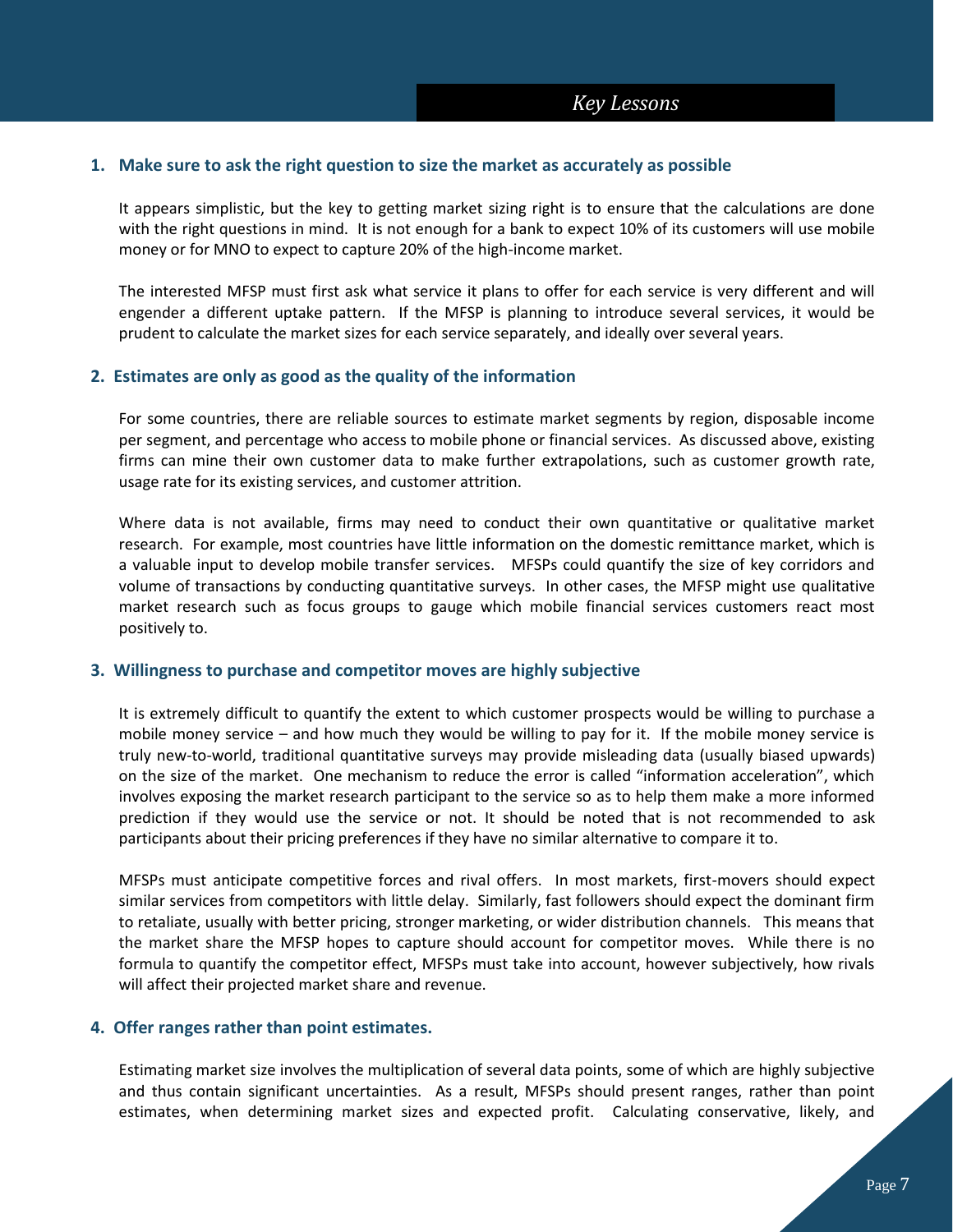optimistic profits allows senior management to make informed decisions based on worst-case and best-case scenarios. Data points, which have lower confidence intervals, should be noted. Over time, some of the points, such as price points or operational costs, should be refined with more accurate information, improving the accuracy of the final projected ranges.

# **Case Example: Start-up launching a domestic money transfer service**

An MFSP is planning to introduce a money transfer services in partnership with the country's largest MNO. The marketing manager thinks that the domestic migrants who come to the country's largest city make an attractive target for the service because they frequently send part of their earnings to two northern states. This is especially the case for those migrants who are unbanked, who must deal with slow and expensive informal services to send money.

The marketing manager would really like to know how much the MFSP could expect in terms of market size and revenue potential for its first year of operations. Using the top-down approach, she makes the following calculations:

| <b>Factor</b>                                                                              | <b>Worst-</b><br>Case | <b>Best-Case</b> | <b>Source</b>                                                                                                   | <b>Notes</b>                                                                                                                                                                                                                                                  |
|--------------------------------------------------------------------------------------------|-----------------------|------------------|-----------------------------------------------------------------------------------------------------------------|---------------------------------------------------------------------------------------------------------------------------------------------------------------------------------------------------------------------------------------------------------------|
| Migrant Population<br>in<br>A<br>Capital<br>City from<br>$\overline{2}$<br>Northern States | 800,000               | 1,100,000        | Government<br>Statistics; Academic<br>Reports                                                                   | Difficult to assess migrant<br>population #; range is wide.                                                                                                                                                                                                   |
| % of A who have mobile<br>B.<br>with<br>phone<br>partner<br><b>MNO</b>                     | 55%                   | 60%              | Partner MNO                                                                                                     | <b>MNO</b><br>estimate<br>Partner<br>based on KYC forms                                                                                                                                                                                                       |
| % of B who send money<br>C<br>per month                                                    | 85%                   | 90%              | <b>Central Bank</b>                                                                                             | Research based on central<br>bank (highly reliable).                                                                                                                                                                                                          |
| of C<br>%<br>who<br>D<br>are<br>unbanked                                                   | 60%                   | 80%              | <b>National Association</b><br>of<br>Microfinance<br>Institutions                                               | Interview with Head of<br>Microfinance Association,<br>though his data is several<br>years old.                                                                                                                                                               |
| E<br>% of D who are early<br>adopters                                                      | 5%                    | 15%              | Socio-Demographic<br>Data from Partner<br>MNO and National<br>Association<br>of<br>Microfinance<br>Institutions | Only a small portion, the<br>early adopters, will use the<br>service in the first year.<br>They are usually under-30<br>and high-school educated,<br>which are used as a proxy<br>for early<br>adopters<br>and<br>indicated<br>by<br>the<br>percentages here. |
| F<br>% of E whose recipients<br>have phones with MNO                                       | 45%                   | 65%              | <b>Primary Survey</b>                                                                                           | We conducted a<br>small<br>survey to determine this<br>number, which came to<br>55% (+/- 10% error rate).<br>Many recipients keep in<br>touch with the migrant<br>through the mobile phone,<br>and they tend to have the<br>same carrier because rates        |